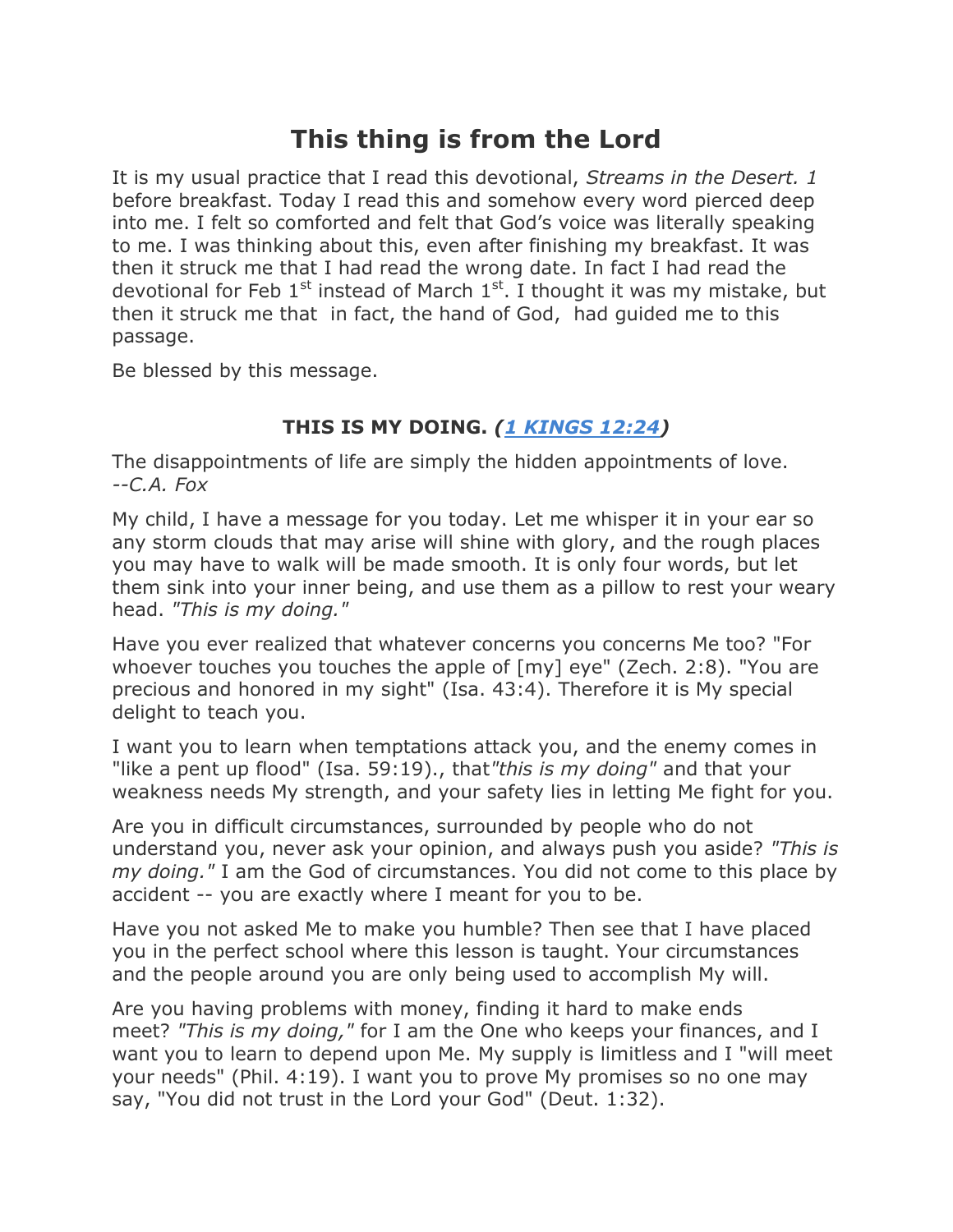Are you experiencing a time of sorrow? *"This is my doing."* I am "a man of sorrows, and familiar with suffering" (Isa. 53:3). I have allowed your earthly comforters to fail you, so that by turning to Me you may receive "eternal encouragement and good hope" (2 Thess. 2:16). Have you longed to do some great work for Me but instead have been set aside on a bed of sickness and pain? *"This is my doing."* You were so busy I could not get your attention, and I wanted to teach you some of My deepest truths. "They also serve who only stand and wait." In fact, some of My greatest workers are those physically unable to serve, but who have learned to wield the powerful weapon of prayer.

Today I place a cup of holy oil in your hands. Use it freely, My child. Anoint with it every new circumstance, every word that hurts you, every interruption that makes you impatient, and every weakness you have. The pain will leave as you learn to see Me in all things. *--Laura A. Barter Snow*

*"This is from Me," the Savior said, As bending low He kissed my brow, "For One who loves you thus has led. Just rest in Me, be patient now, Your Father knows you have need of this, Though, why perhaps you cannot see-- Grieve not for things you've seemed to miss. The thing I send is best for thee." Then, looking through my tears, I plead, "Dear Lord, forgive, I did not know, It will not be hard since You do tread, Each path before me here below." And for my good this thing must be, His grace sufficient for each test. So still I'll sing, "Whatever be God's way for me is always best."*

[http://www.lightsource.com/devotionals/streams-in-the-desert-with-mrs](http://www.lightsource.com/devotionals/streams-in-the-desert-with-mrs-charles-cowman/streams-in-the-desert-february-1-11686541.html)[charles-cowman/streams-in-the-desert-february-1-11686541.html](http://www.lightsource.com/devotionals/streams-in-the-desert-with-mrs-charles-cowman/streams-in-the-desert-february-1-11686541.html)

Listen to this song. It is well with my soul.

[http://www.youtube.com/watch?v=T8\\_EfDqF7YI](http://www.youtube.com/watch?v=T8_EfDqF7YI)

The lyrics :